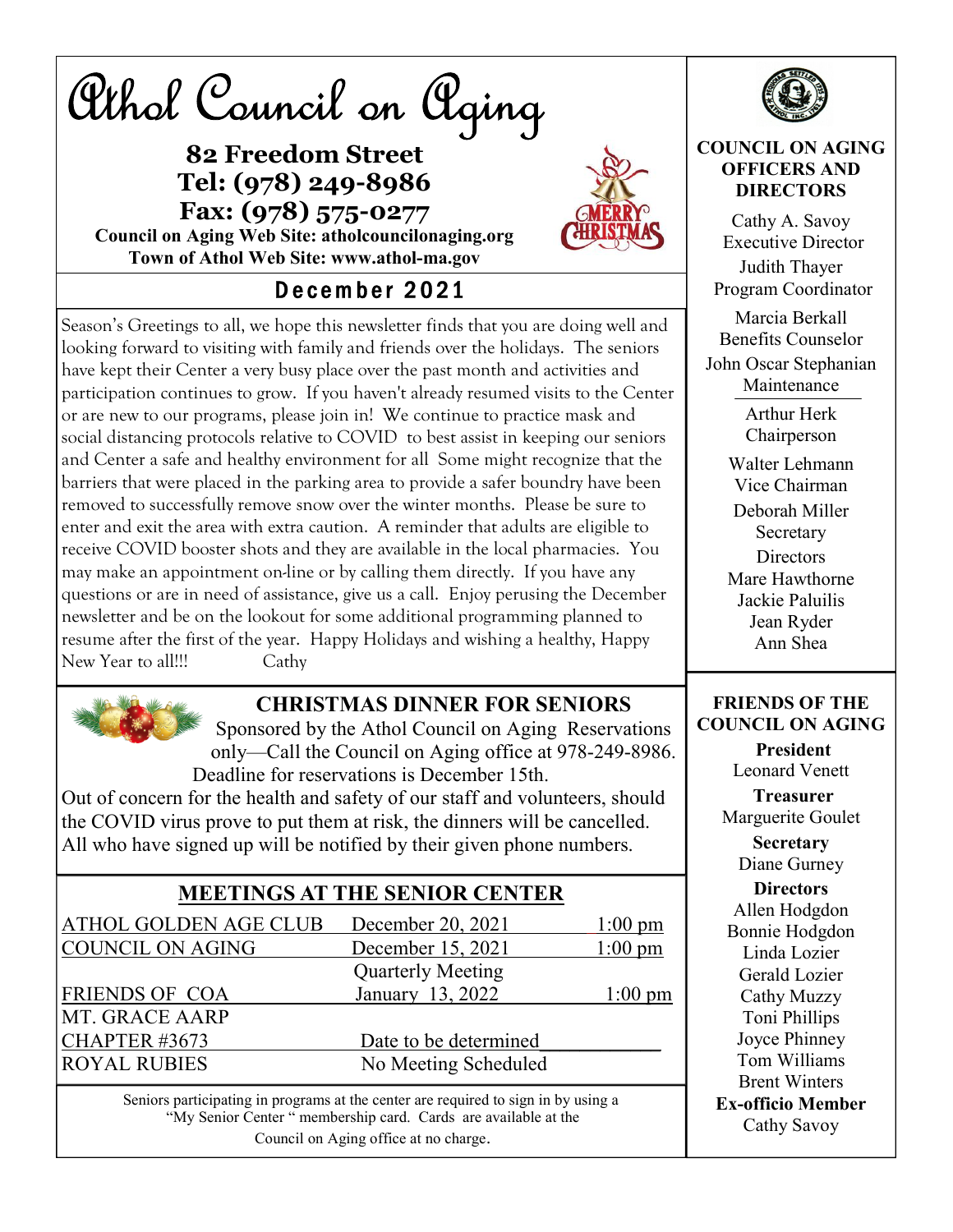# **SERVICES**

### MEALS ON WHEELS

Meals on Wheels provided by LifePath Inc. for shortterm or long term to homebound elders age 60 and older who are unable to prepare a nutritional balanced noon meal and are unable to attend congregate hot lunches. Call LifePath Inc. 1-800-732-4636.

#### SENIOR DINING RETURNS IN JANUARY

Tuesday & Wednesday Watch for dining dates and menu in the January newsletter

#### GRANDPARENTS RAISING GRANDCHILDREN

A group aimed at helping grandparents strengthen their families. For more information call North Quabbin Patch at 978-249-5070.

FUEL ASSISTANCE Need help paying for home heating? Call the Athol Council on Aging at 978-249-8986.

## FOOD RESOURCES

To obtain a list of Food Pantries in the area, call the Council on Aging at 978-249-8986.

#### SMOKE & CARBON MONOXIDE DETECTORS

Free services to be installed in your home. For more information call the COA at 978-249-8986.

Reimbursement for COVID-19 related funeral expenses are available to ease some of the financial burden caused by the pandemic. To apply, call 844-684-6333. The TTY number is 800-462-7585. Hours are Monday –Friday 9am-9pm. Expect your call to last 20 minutes. There is no online application process. For more information call the Council on Aging at 978-249-8986.

#### Funds to Help Seniors Connect to the High Speed Internet

The Emergency Broadband Benefit program (EBB) is a new temporary federal program to increase access to the internet during COVID-19 by providing a \$50 monthly discount on internet services and a one-time \$100 discount for a device to eligible households. Information is provided on https://www.masslegalhelp.org/covid-19/internet.

#### FREE LEGAL ASSISTANCE

For more information call the Council on Aging at 978-249-8986.

#### SHINE Program

(Serving the Health Insurance Needs of Everyone) The program provides free health insurance information, counseling and assistance to residents with Medicare. For more information call the Council on Aging at 978-249-8986.

### MONEY MANAGEMENT

Services include helping with organizing bills, writing checks for payment, balancing checkbooks, reviewing bank statements, and developing a budget. More information call LifePath Inc. at 413-773-5555.

## MEDICARE OPEN ENROLLMENT

The Medicare Open Enrollment period is an annual period of time (October 15 through December 7) when current Medicare users can choose to re-evaluate part of their Medicare coverage (their Medicare Advantage/Part C and/or Part D plan) and compare it against all the other plans on the market. For more information or to make an appointment for assistance, call the Athol Council on Aging

at 978-249-8986.

### SNAP FOR SENIORS

SNAP is a Supplemental Nutrition Assistance Plan. To see if you are eligible for SNAP benefits, make an appointment to complete the application contacting the Council on Aging at 978-249-8986.

"SAND FOR SENIORS" Winter is approaching and the Athol Lions Club, with assistance from the Athol Council on Aging, are offering the "Sands For Seniors" program. This program will provide citizens with sand for their walkways during the winter months. All requests, new or refills must be made by calling the Athol Council on Aging at 978-249-8986.

A 5 day notice is required. Must be age 65 plus. Athol residents only.

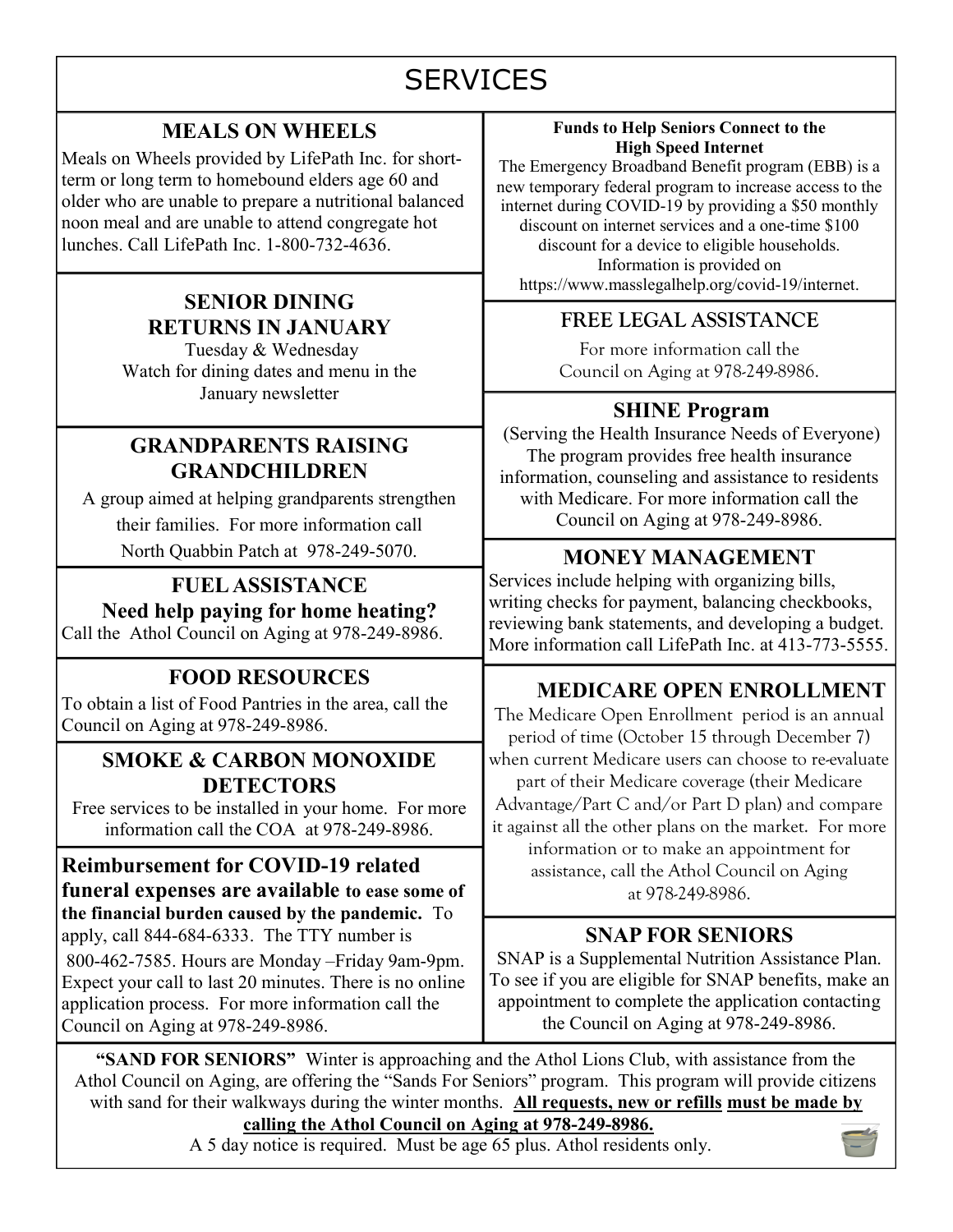# PROGRAMS



## FOOT SCREENING Tuesdays 12/28/21 and 1/25/22

 Appointments are required, Call the Athol Council on Aging at 978-249-8986 for more information and to make an appointment.

## BOOKS AND PUZZLES

Enjoy reading books and making puzzles at the Senior Center or take home and return them.

## "YOGA FOR SENIORS"

With Instructor Debra Bergeron Thursdays 10:30—11:30 am Enjoy the benefits of Yoga whether you are able to get on and off the floor or need to stay seated in a chair.



MOVIE & POPCORN At the Senior Center December 16, 2021 1:00 pm "THE WAR WITH GRANDPA"

Starring—Robert De Niro & Uma Thurman Reservations are required, Call the Athol Council on Aging at 978-249-8986. Widowed grandfather moves in with his family and takes over his grandson's bedroom who refused to accept the new arrangement igniting a

fierce intergenerational prank war.

Movie rating - GP Comedy 1 Hour 35 Minutes

MAHJONG WEDNESDAYS 12:30—3:00 pm

# PAINTING CLASSES

MONDAY 12:30—2:30 PM

## CARD PLAYING AT THE SENIOR CENTER

|  | 10:00 am                                                                                              |
|--|-------------------------------------------------------------------------------------------------------|
|  |                                                                                                       |
|  | Mondays $\sim 12:00 \text{ pm}$<br>Tuesdays - 10:00 am<br>Tuesdays -<br>Thursdays $-12:00 \text{ pm}$ |



#### BLOOD PRESSURE AND HEALTH COUNSELING AT THE SENIOR CENTER

With nurse Ginny Whelpley December 15, 2021 11:00 am—12:00 Noon For more information call 978-249-8986.

#### BROWN BAG

December 15, 2021 - 11:00—11:45 pm The distribution of the Brown Bag is the 3rd Wednesday of each month. The Bag contains a variety of staples.

**HANDYMAN** MINOR HOME REPAIR

Limited services in your home by a qualified person. The homeowner is **THE THE RESPONSIBLE FOR A REAL PROPERTY** responsible for any materials needed to be purchased for the project.

There is no charge for the labor provided. Applicants must be 60 years of age or more and meet all program qualifications. For more information call the

Athol Council on Aging at 978-249-8986. The Handyman program is sponsored by the Athol Council on Aging,LifePath, Inc. and Title III Older Americans Act. Title III applicants and recipients may file a grievance with the Corporation (LifePath Inc., 101 Munson Street, Suite 201, Greenfield Ma. 01301) within twenty-one (21) days.

#### WOODCARVING CLASSES AT THE SENIOR CENTER

With Instructor Marcia Berkall Wednesdays 12:00pm —2:00 pm

## BINGO

Projected Date—To Be Determined

SENIOR CENTER'S QUILTING BEE Wednesdays—9:00 am - 12:00 pm A get-together for all who enjoy the art of sewing and quilting.

# FITNESS CLASSES

Every Tuesday and Thursday 9:00 am at the Senior Center